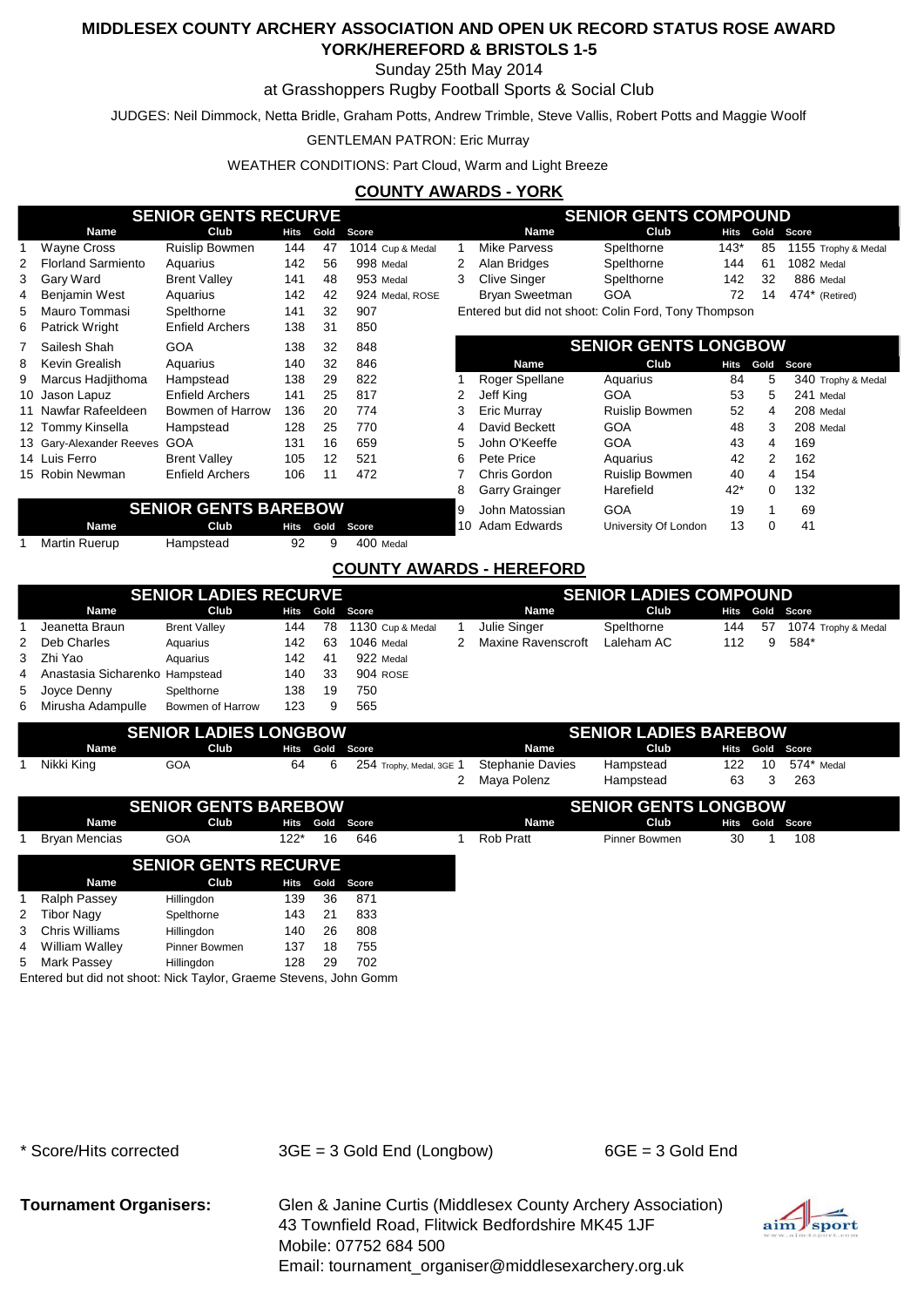Sunday 25th May 2014

|        |                                                                                      |                                                |                    |                        |                                           |   | <b>COUNTY AWARDS CONTINUED - BRISTOLS</b>                                                                        |                                                |                             |                                |
|--------|--------------------------------------------------------------------------------------|------------------------------------------------|--------------------|------------------------|-------------------------------------------|---|------------------------------------------------------------------------------------------------------------------|------------------------------------------------|-----------------------------|--------------------------------|
|        | <b>Name</b>                                                                          | <b>BRISTOL 1 JUNIOR GENTS RECURVE</b><br>Club  | Hits               | Gold                   | Score                                     |   |                                                                                                                  |                                                |                             |                                |
| 1<br>2 | Kam Poon<br>Simon Passey                                                             | Aquarius<br>Hillingdon                         | 123<br>118         | 24<br>14               | 697 Beaker & Medal<br>614                 |   |                                                                                                                  |                                                |                             |                                |
|        | <b>Name</b>                                                                          | <b>BRISTOL 2 JUNIOR GENTS RECURVE</b><br>Club  | <b>Hits</b>        | Gold                   | Score                                     |   | <b>Name</b>                                                                                                      | <b>BRISTOL 2 JUNIOR GENTS COMPOUND</b><br>Club | Hits                        | Gold Score                     |
| 1      | <b>Matthew Grainger</b>                                                              | Hillingdon                                     | 76                 | 4                      | 282 Medal                                 |   | Entered but did not shoot: Jack Ford                                                                             |                                                |                             |                                |
|        | Name                                                                                 | <b>BRISTOL 2 SENIOR GENTS RECURVE</b><br>Club  | Hits               | Gold                   | Score                                     |   | Name                                                                                                             | <b>BRISTOL 2 SENIOR LADIES RECURVE</b><br>Club | Hits<br>Gold                | Score                          |
| 1      | Eric Wisby                                                                           | <b>GOA</b>                                     | 144                | $\Omega$               | 1046                                      | 1 | <b>Bridget Evans</b>                                                                                             | University Of London                           | 143<br>41                   | 941                            |
| 2<br>3 | <b>Gary Lampert</b><br>Wayne Mason                                                   | Spelthorne<br>Hillingdon                       | 144<br>143         | $\mathbf 0$<br>39      | 996<br>955                                | 2 | Carol Passey<br>Entered but did not shoot: Lucy Stewart                                                          | Hillingdon                                     | 106<br>11                   | 468                            |
| 4<br>5 | Colin Hills<br>Simeon Keenan                                                         | Cranford AC<br>Hillingdon                      | 142<br>143         | 34<br>31               | 924<br>863                                |   |                                                                                                                  | <b>BRISTOL 2 SENIOR LADIES BAREBOW</b>         |                             |                                |
| 6      | <b>Nathan Critchett</b><br>Entered but did not shoot: Paul Stewart                   | Hillingdon                                     | 130                | 0                      | $724*$                                    | 1 | <b>Name</b><br>Pearl Jordan                                                                                      | Club<br>Cranford AC                            | Gold<br>Hits<br>77<br>4     | Score<br>301                   |
|        |                                                                                      | <b>BRISTOL 3 JUNIOR LADIES RECURVE</b>         |                    |                        |                                           |   |                                                                                                                  | <b>BRISTOL 3 JUNIOR LADIES LONGBOW</b>         |                             |                                |
| 1      | Name<br>Mei Lan Poon                                                                 | Club<br>Aquarius                               | <b>Hits</b><br>144 | Gold<br>38             | Score<br>968 Cup & Medal                  | 1 | <b>Name</b><br>Hannah Grainger                                                                                   | Club<br>Harefield                              | Hits<br>Gold<br>64<br>4     | Score<br>254 Medal, ROSE       |
|        |                                                                                      | <b>BRISTOL 4 JUNIOR GENTS RECURVE</b>          |                    |                        |                                           |   |                                                                                                                  | <b>BRISTOL 4 JUNIOR GENTS BAREBOW</b>          |                             |                                |
| 1      | Name<br>Alex Ferdenzi                                                                | Club<br>Aquarius                               | Hits<br>143        | Gold<br>54             | Score<br>1033 Medal, ROSE                 | 1 | <b>Name</b><br><b>Callum Hills</b>                                                                               | Club<br>Cranford AC                            | Hits Gold Score<br>59<br>5  | 251 Medal                      |
| 2<br>3 | Joseph Dembina<br>Levente Nagy                                                       | Aquarius<br>Spelthorne                         | 135<br>137         | 36<br>19               | 883 Medal, ROSE<br>767                    |   |                                                                                                                  |                                                |                             |                                |
| 4      | <b>Brandon Scully</b>                                                                | Hillingdon                                     | 125                | 23                     | 701                                       |   |                                                                                                                  |                                                |                             |                                |
|        | Name                                                                                 | <b>BRISTOL 4 JUNIOR LADIES RECURVE</b><br>Club | Hits               | Gold                   | Score                                     |   |                                                                                                                  |                                                |                             |                                |
| 2      | Hannah Dembina<br>Abbie Mason                                                        | Aquarius<br>Hillingdon                         | 143<br>135         | 43<br>17               | 979 Medal, ROSE<br>749                    |   |                                                                                                                  |                                                |                             |                                |
|        |                                                                                      | <b>BRISTOL 5 JUNIOR LADIES RECURVE</b>         |                    |                        |                                           |   |                                                                                                                  | <b>BRISTOL 5 JUNIOR LADIES LONGBOW</b>         |                             |                                |
| 1      | Name<br>Himaaya Peiris                                                               | Club<br>Hillingdon                             | Hits<br>144        | Gold<br>87             | Score<br>1170 Medal, ROSE                 | 1 | <b>Name</b><br>Imogen Beckett                                                                                    | Club<br>GOA                                    | Hits<br>Gold<br>$97*$<br>13 | Score<br>475* Medal, ROSE, 3GE |
|        |                                                                                      |                                                |                    |                        | <b>COUNTY TEAM AWARDS</b>                 |   |                                                                                                                  |                                                |                             |                                |
|        |                                                                                      |                                                |                    |                        |                                           |   | YORK/HEREFORD COUNTY TEAM RECURVE (4)                                                                            |                                                |                             |                                |
| 1      | Club<br><b>Aquarius Archery Club</b>                                                 |                                                | Hits<br>568        | Gold<br>202            | <b>Team Members</b><br>Score<br>3890      |   | (D. Charles, F. Sarmiento, B. West, Z. Yao)                                                                      |                                                |                             |                                |
|        |                                                                                      |                                                |                    |                        |                                           |   | YORK/HEREFORD COUNTY TEAM COMPOUND (2)                                                                           |                                                | Shield & Medals             |                                |
|        | Club<br><b>Spelthorne Archers</b>                                                    |                                                | Hits<br>287        | Gold<br>146            | <b>Team Members</b><br>Score<br>2237      |   | (M. Parvess, A. Bridges)                                                                                         |                                                |                             |                                |
| 1      |                                                                                      |                                                |                    |                        |                                           |   | <b>YORK/HEREFORD COUNTY TEAM LONGBOW (2)</b>                                                                     |                                                | Medals                      |                                |
|        | Club                                                                                 |                                                | Hits<br>126        | Gold<br>$\overline{7}$ | <b>Team Members</b><br>Score              |   | (R. Spellane, P. Price)                                                                                          |                                                |                             |                                |
| 1<br>2 | Aquarius<br><b>Greenwood Osterley Archers</b>                                        |                                                | 117                | 11                     | 502<br>495<br>(N. King, J. King)          |   |                                                                                                                  |                                                | Medals<br>Medals            |                                |
| 3      | <b>Ruislip Bowmen</b>                                                                |                                                | 92                 | 8                      | 362                                       |   | (E. Murray, C. Gordon)                                                                                           |                                                |                             |                                |
|        | Club                                                                                 |                                                | Hits               | Gold                   | <b>Team Members</b><br>Score              |   | <b>BRISTOLS JUNIOR COUNTY TEAM (3)</b>                                                                           |                                                |                             |                                |
| 1<br>2 | Aquarius<br>Hillingdon                                                               |                                                | 430<br>404         | 135<br>127             | 2980<br>2620                              |   | (A. Ferdenzi, H. Dembina, M. Poon)<br>(H. Peiris, A. Mason, B. Scully)                                           |                                                | Cup & Medals                |                                |
|        |                                                                                      |                                                |                    |                        | <b>MARRIED COUPLES</b>                    |   |                                                                                                                  |                                                |                             |                                |
| 1      | <b>Names</b><br>Nawfar Rafeeldeen & Mirusha Adampulle                                |                                                | Hits<br>259        | Gold<br>29             | Club<br>Score<br>Bowmen of Harrow<br>1339 |   |                                                                                                                  |                                                | Shield & Medals             |                                |
|        |                                                                                      | <b>HIGHEST SENIOR (exc. COMPOUND)</b>          |                    |                        |                                           |   |                                                                                                                  | <b>HIGHEST JUNIOR (exc. COMPOUND)</b>          |                             |                                |
| 1      | Name<br>Jeanetta Braun                                                               | Club<br><b>Brent Valley</b>                    | Hits<br>144        | Gold<br>78             | Score<br>1130 Trophy & Medal 1            |   | Name<br>Himaaya Peiris                                                                                           | Club<br>Hillingdon                             | Hits<br>Gold<br>144<br>87   | Score<br>1170 Shield & Medal   |
|        |                                                                                      |                                                |                    |                        |                                           |   | <b>MIXED RECURVE PAIR</b>                                                                                        |                                                |                             |                                |
|        | Gary Ward and Jeanetta Braun from Brent Valley Archers with a combined score of 2083 |                                                |                    |                        |                                           |   |                                                                                                                  |                                                | Plate & Medals              |                                |
|        | * Score/Hits corrected                                                               |                                                |                    |                        | $3GE = 3$ Gold End (Longbow)              |   |                                                                                                                  | $6GE = 3$ Gold End                             |                             |                                |
|        | <b>Tournament Organisers:</b>                                                        |                                                |                    |                        |                                           |   | Glen & Janine Curtis (Middlesex County Archery Association)<br>43 Townfield Road, Flitwick Bedfordshire MK45 1JF |                                                |                             |                                |
|        |                                                                                      |                                                |                    |                        | Mobile: 07752 684 500                     |   |                                                                                                                  |                                                |                             |                                |
|        |                                                                                      |                                                |                    |                        |                                           |   | Email: tournament_organiser@middlesexarchery.org.uk                                                              |                                                |                             |                                |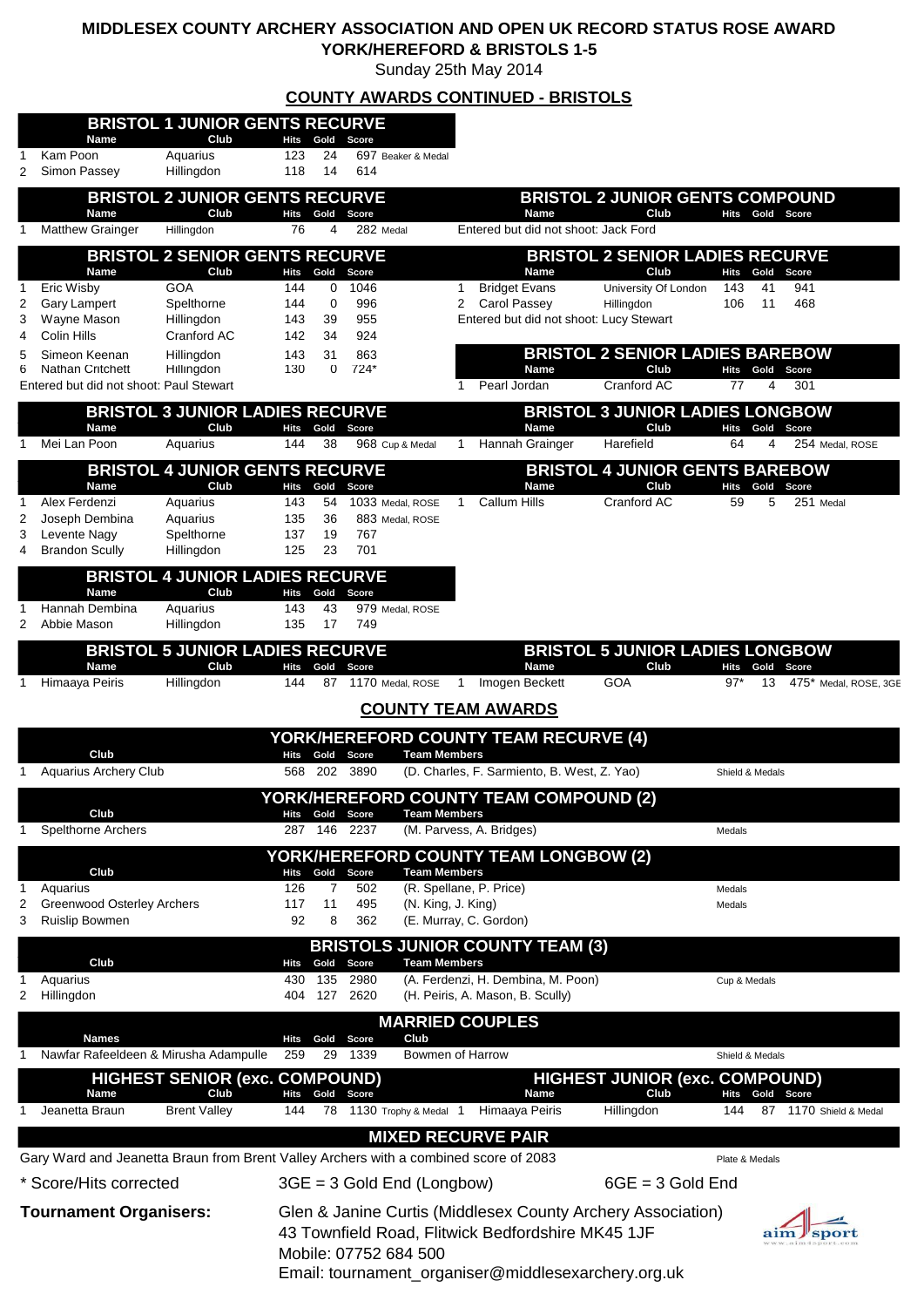Sunday 25th May 2014

## **VISITOR AWARDS - YORK**

|                                                        | <b>SENIOR GENTS RECURVE</b> |        |      |                  |    |                                                           | <b>SENIOR GENTS COMPOUND</b><br>Club<br>Gold<br>Score<br>Hits<br>Hertford<br>1199 Medal<br>143<br>105<br>1166 Medal<br>Woking AC<br>144<br>93 |     |    |                   |  |  |  |
|--------------------------------------------------------|-----------------------------|--------|------|------------------|----|-----------------------------------------------------------|-----------------------------------------------------------------------------------------------------------------------------------------------|-----|----|-------------------|--|--|--|
| <b>Name</b>                                            | Club                        | Hits   | Gold | Score            |    | <b>Name</b>                                               |                                                                                                                                               |     |    |                   |  |  |  |
| Matt Webb                                              | Mayflower                   | 143    | 51   | 1033 Cup & Medal |    | <b>Brian Murrell</b>                                      |                                                                                                                                               |     |    |                   |  |  |  |
| 2 Gary Harder                                          | <b>Surrey Bowmen</b>        | $142*$ | 37   | 1010 Medal       | 2  | <b>Harvey Davies</b>                                      |                                                                                                                                               |     |    |                   |  |  |  |
| 3 Huw Jones                                            | Kingsmark                   | 143    | 52   | 981 Medal        | 3  | Phil Adams                                                | Bognor Regis AC                                                                                                                               | 144 | 86 | <b>1156 Medal</b> |  |  |  |
| 4 David Cross                                          | Bowmen of Warfield          | 138    | 39   | 872 Medal        | 4  | Stephen Allen                                             | Shipley Bowmen                                                                                                                                | 144 | 69 | 1108 Medal        |  |  |  |
| 5 Ben Green                                            | Ditchling AC                | 141    | 34   | 865              | 5. | Simon Spencer                                             | Nonsuch Bowmen                                                                                                                                | 144 | 66 | <b>1102 ROSE</b>  |  |  |  |
| 6 Stuart Ross                                          | Deben AC                    | 139    | 25   | 859              | 6  | <b>Chris Sheldrake</b>                                    | <b>Chichester Bowmen</b>                                                                                                                      | 143 | 78 | 1095              |  |  |  |
| 7 Theuns Davies                                        | <b>Howard Bowmen</b>        | 139    | 29   | 841 ROSE         |    | Alan Price                                                | Guildford AC                                                                                                                                  | 144 | 64 | 1084              |  |  |  |
| 8 Steve Smith                                          | Dover Castle Archer         | 136    | 34   | 826              | 8  | John Cavanagh                                             | Roval Richmond                                                                                                                                | 144 | 56 | 1056              |  |  |  |
| 9 Adrian Charman                                       | Chiltern                    | 134    | 27   | 796              | 9  | Felix Borg                                                | <b>Chichester Bowmen</b>                                                                                                                      | 142 | 53 | 1034              |  |  |  |
| 10 Clive Atkinson                                      | Ascham Bowmen               | 134    | 24   | 776*             |    | 10 Jan Stripp                                             | Abbey Bowmen                                                                                                                                  | 142 | 53 | 1000              |  |  |  |
| 11 Adrian Stillwell                                    | Stortford AC                | 139    | 23   | 757              |    | Entered but did not shoot: Stephen Ramdeen, Daniel Cotter |                                                                                                                                               |     |    |                   |  |  |  |
| 12 Tim Weenink                                         | Imperial College AC 129*    |        | 23   | 695              |    |                                                           |                                                                                                                                               |     |    |                   |  |  |  |
| 13 Alex West                                           | South Oxon AC               | $111*$ | 16   | 561              |    |                                                           |                                                                                                                                               |     |    |                   |  |  |  |
| Entered but did not shoot: Laurence Easton, Terry Ward |                             |        |      |                  |    |                                                           |                                                                                                                                               |     |    |                   |  |  |  |

|                      |         |                     |                  | <b>SENIOR GENTS COMPOUND</b> |                      |                          |      |      |                  |                                                                    |  |  |  |
|----------------------|---------|---------------------|------------------|------------------------------|----------------------|--------------------------|------|------|------------------|--------------------------------------------------------------------|--|--|--|
| Club                 | Hits    | Gold                | Score            |                              | <b>Name</b>          | Club                     | Hits | Gold |                  |                                                                    |  |  |  |
| Mavflower            | 143     | 51                  | 1033 Cup & Medal |                              | <b>Brian Murrell</b> | Hertford                 | 143  | 105  | 1199 Medal       |                                                                    |  |  |  |
| Surrey Bowmen        | $142*$  | 37                  | 1010 Medal       | 2                            | <b>Harvey Davies</b> | Woking AC                | 144  | 93   | 1166 Medal       |                                                                    |  |  |  |
| Kingsmark            | 143     | 52                  | 981 Medal        | 3                            | Phil Adams           | Bognor Regis AC          | 144  | 86   | 1156 Medal       |                                                                    |  |  |  |
| Bowmen of Warfield   | 138     | 39                  | 872 Medal        | $\overline{4}$               | Stephen Allen        | Shipley Bowmen           | 144  | 69   | 1108 Medal       |                                                                    |  |  |  |
| Ditchling AC         | 141     | 34                  | 865              | 5                            | Simon Spencer        | Nonsuch Bowmen           | 144  | 66   | <b>1102 ROSE</b> |                                                                    |  |  |  |
| Deben AC             | 139     | 25                  | 859              | 6                            | Chris Sheldrake      | Chichester Bowmen        | 143  | 78   | 1095             |                                                                    |  |  |  |
| <b>Howard Bowmen</b> | 139     | 29                  | 841 ROSE         |                              | Alan Price           | Guildford AC             | 144  | 64   | 1084             |                                                                    |  |  |  |
|                      | 136     | 34                  | 826              | 8                            | John Cavanagh        | Royal Richmond           | 144  | 56   | 1056             |                                                                    |  |  |  |
| Chiltern             | 134     | 27                  | 796              | 9                            | Felix Borg           | <b>Chichester Bowmen</b> | 142  | 53   | 1034             |                                                                    |  |  |  |
| Ascham Bowmen        | 134     | 24                  | 776*             |                              | Jan Stripp           | Abbey Bowmen             | 142  | 53   | 1000             |                                                                    |  |  |  |
| Stortford AC         | 139     | 23                  | 757              |                              |                      |                          |      |      |                  |                                                                    |  |  |  |
|                      | harman: | Dover Castle Archer |                  | <b>SENIOR GENTS RECURVE</b>  |                      | 10                       |      |      |                  | Score<br>Entered but did not shoot: Stephen Ramdeen, Daniel Cotter |  |  |  |

Entered but did not shoot: Laurence Easton, Terry Ward

|   | <b>SENIOR GENTS LONGBOW</b> |                         |             |      |                 |  |  |  |  |  |  |  |  |  |  |
|---|-----------------------------|-------------------------|-------------|------|-----------------|--|--|--|--|--|--|--|--|--|--|
|   | <b>Name</b>                 | Club                    | <b>Hits</b> | Gold | Score           |  |  |  |  |  |  |  |  |  |  |
| 1 | <b>Martin Bale</b>          | Rivernook               | 107         | 5    | 467 Medal       |  |  |  |  |  |  |  |  |  |  |
| 2 | Colin Hind                  | West Kent Archery       | 89*         | 6    | 393 Medal, ROSE |  |  |  |  |  |  |  |  |  |  |
| 3 | Mark Kirkpatrick            | Rivernook               | 82          | 6    | 344 Medal       |  |  |  |  |  |  |  |  |  |  |
| 4 | <b>Stephen Sharratt</b>     | <b>Whiteleaf Bowmen</b> | 81          | 7    | 337             |  |  |  |  |  |  |  |  |  |  |
| 5 | Michael Wollaston           | Ascham Bowmen           | 68          | 5    | 266             |  |  |  |  |  |  |  |  |  |  |
| 6 | Alf Kershaw                 | Allington Castle Archer | 60          | 4    | 226             |  |  |  |  |  |  |  |  |  |  |
| 7 | Andrew Murray-Playfair      | Royal Richmond          | 45          | 5    | 183             |  |  |  |  |  |  |  |  |  |  |
| 8 | Mark Swaddle                | Royal Richmond          | 50          | 3    | 178             |  |  |  |  |  |  |  |  |  |  |

### **Name Club Hits Gold Score Name Club Hits Gold Score** 1 Martin Bale Rivernook 107 5 467 Medal 1 Phil Reay Newhaven 128 17 656 Medal 2 Roy Stanley Thomas Wall Archers 116 16 586\* Medal Entered but did not shoot: Jonathan Hughes, Andy Norris **SENIOR GENTS BAREBOW**<br>Club Hits Gold Score

### **VISITOR AWARDS - HEREFORD**

|                       | <b>SENIOR LADIES RECURVE</b> |      |     |                  |   |                          | <b>SENIOR LADIES COMPOUND</b> |      |     |            |
|-----------------------|------------------------------|------|-----|------------------|---|--------------------------|-------------------------------|------|-----|------------|
| Name                  | Club                         | Hits |     | Gold Score       |   | <b>Name</b>              | Club                          | Hits |     | Gold Score |
| Louise Davies         | Woking AC                    | 144  | 58  | 1058 Cup & Medal |   | Linda Palmer             | Bognor Regis AC               | 144  | 104 | 1208 Medal |
| 2 Barbara Littlechild | Royal Richmond               | 142  | 43  | 962 Medal        | 2 | Jodie Grinham            | Crawley AC                    | 144  | 85  | 1160       |
| 3 Jenny Charman       | Chiltern                     | 140  | 41  | 920 Medal        | 3 | <b>Christine Higgins</b> | Oakfield                      | 144  | 81  | 1134       |
| 4 Barbara Wanzenried  | Royal Richmond               | 142  | -33 | 902 Medal        |   |                          |                               |      |     |            |
| 5 Julie Morling       | <b>Whiteleaf Bowmen</b>      | 140  | 34  | 884              |   |                          |                               |      |     |            |
| 6 Rae Harder          | Surrey Bowmen                | 144  | -31 | 876              |   |                          |                               |      |     |            |
| 7 Susi Atkinson       | Ascham Bowmen                | 143  | 26  | 869              |   |                          |                               |      |     |            |
| 8 Mona Doyle          | Thomas Wall Archers          | 131  | 18  | 719              |   |                          |                               |      |     |            |
| 9 Linda Roberts       | Oakfield                     | 128  | 13  | 622              |   |                          |                               |      |     |            |

|                 | <b>SENIOR LADIES LONGBOW</b> |     |    |                        |             | <b>SENIOR LADIES BAREBOW</b> |    |                         |                 |
|-----------------|------------------------------|-----|----|------------------------|-------------|------------------------------|----|-------------------------|-----------------|
| <b>Name</b>     | Club                         |     |    | <b>Hits Gold Score</b> | <b>Name</b> | Club                         |    |                         | Hits Gold Score |
| Mandv Linn      | Chichester Bowmen            | 105 | 13 | 505 Medal              | Diane Pople | Imperial College AC          | 88 | $\overline{\mathbf{3}}$ | 372 Medal       |
| 2 Sabina Browne | Royal Richmond               | 90  | 14 | 408                    | Sarah Gibbs | Roval Richmond               | 75 |                         | 317             |
| 3 Sue Crowe     | South Bucks Archers          | 91  |    | 363                    |             |                              |    |                         |                 |

|                  | <b>SENIOR GENTS RECURVE</b> |      |     |            |               | <b>SENIOR GENTS BAREBOW</b> |    |   |                 |  |
|------------------|-----------------------------|------|-----|------------|---------------|-----------------------------|----|---|-----------------|--|
| <b>Name</b>      | Club                        | Hits |     | Gold Score | <b>Name</b>   | Club                        |    |   | Hits Gold Score |  |
| Rian Hendley     | Imperial College AC         | 93*  |     | 439        | Paul Brewer   | Nonsuch Bowmen              | 99 | 9 | 469             |  |
| 2 Brian Doyle    | Thomas Wall Archers         | 89   |     | 399        | 2 Sam Winslow | Imperial College AC         | 89 | 6 | -387            |  |
| 3 Will Smith     | Imperial College AC         | 140  | -33 | 860        |               |                             |    |   |                 |  |
| 4 Jose Goncalves | Ham and Petersham           | 144  | 52  | 1032       |               |                             |    |   |                 |  |

### **VISITOR AWARDS - BRISTOLS**

|   |                               | <b>BRISTOL 1 JUNIOR GENTS RECURVE</b>  |        |             |                       |                              |                                                                                                                  |                                           |                                        | <b>BRISTOL 2 JUNIOR GENTS RECURVE</b> |    |                 |  |  |
|---|-------------------------------|----------------------------------------|--------|-------------|-----------------------|------------------------------|------------------------------------------------------------------------------------------------------------------|-------------------------------------------|----------------------------------------|---------------------------------------|----|-----------------|--|--|
|   | <b>Name</b>                   | Club                                   | Hits   | <b>Gold</b> | Score                 |                              |                                                                                                                  | Name                                      | Club                                   | Hits                                  |    | Gold Score      |  |  |
|   | Jack Nobbs                    | Deben AC                               | 144    | 76          |                       | 1114 Medal, ROSE             |                                                                                                                  | Adam Toon                                 | Elswood Bowmen                         | 142                                   | 31 | 922 Medal, ROSE |  |  |
| 2 | Duncan Garner                 | <b>Chessington Bowmen</b>              | 141    | 31          | 921                   |                              | 2                                                                                                                | Luke Dyer                                 | Elswood Bowmen                         | 138                                   | 16 | 762             |  |  |
| 3 | Sebastian Stedman             | Ascham Bowmen                          | $134*$ | 21          | 794                   |                              |                                                                                                                  |                                           |                                        |                                       |    |                 |  |  |
|   |                               | <b>BRISTOL 2 JUNIOR LADIES RECURVE</b> |        |             |                       |                              |                                                                                                                  |                                           | <b>BRISTOL 2 SENIOR LADIES RECURVE</b> |                                       |    |                 |  |  |
|   | <b>Name</b>                   | Club                                   | Hits   | Gold        | Score                 |                              |                                                                                                                  | Name                                      | Club                                   | Hits                                  |    | Gold Score      |  |  |
|   | <b>Emily West</b>             | South Oxon AC                          | 127    | 23          |                       | 707 Medal                    |                                                                                                                  | Alice Porter                              | Imperial College AC                    | 136                                   | 19 | 812             |  |  |
|   |                               |                                        |        |             |                       |                              |                                                                                                                  | Entered but did not shoot: Milla Puolamaa |                                        |                                       |    |                 |  |  |
|   | * Score/Hits corrected        |                                        |        |             |                       | $3GE = 3$ Gold End (Longbow) |                                                                                                                  |                                           | $6GE = 3$ Gold End                     |                                       |    |                 |  |  |
|   | <b>Tournament Organisers:</b> |                                        |        |             | Mobile: 07752 684 500 |                              | Glen & Janine Curtis (Middlesex County Archery Association)<br>43 Townfield Road, Flitwick Bedfordshire MK45 1JF |                                           |                                        |                                       |    |                 |  |  |

Email: tournament\_organiser@middlesexarchery.org.uk